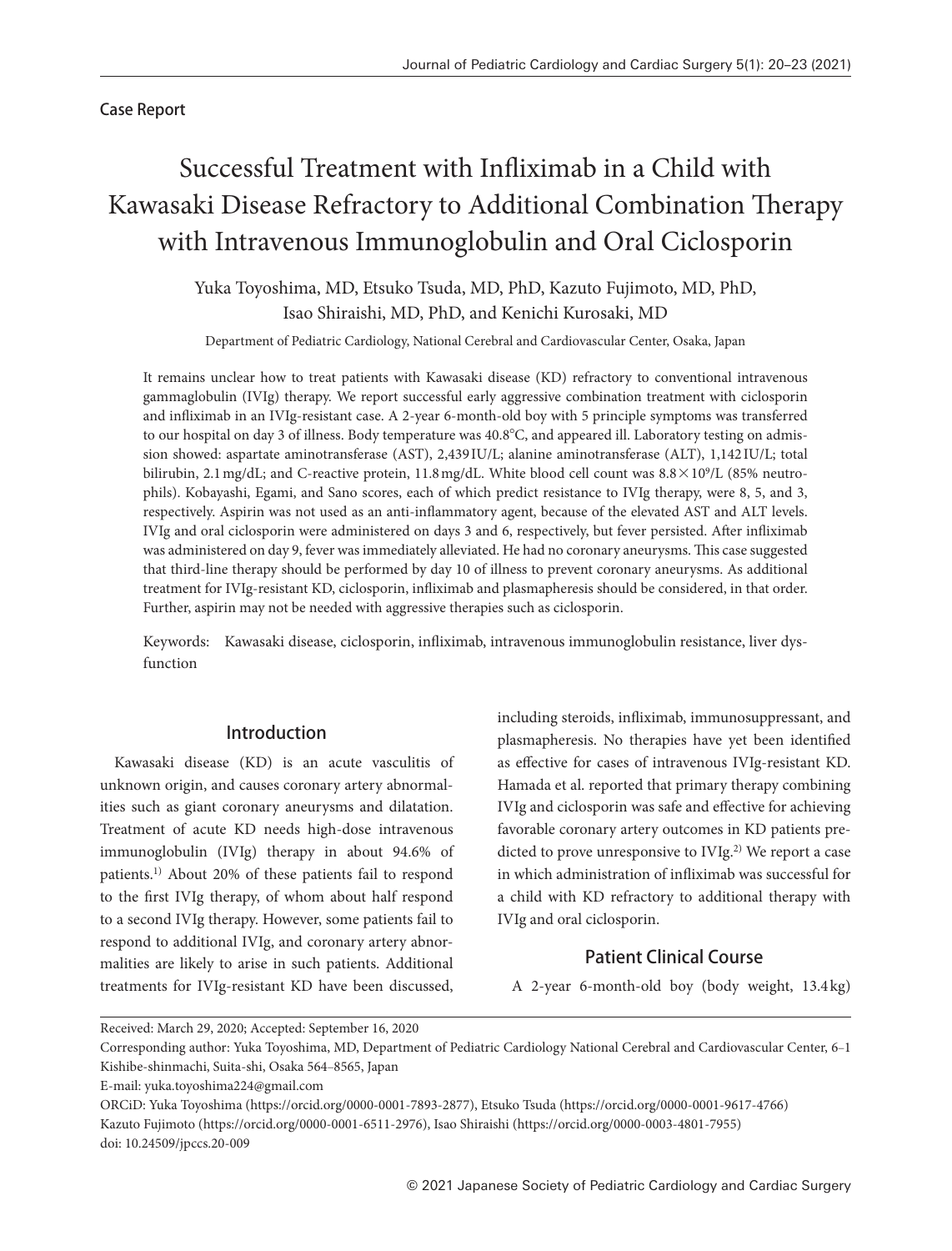developed a fever of 39.0°C and redness at the Bacille Calmette-Guérinon inoculation site in the morning 2 days before admission. The next day, he showed erythema of the back and redness of the lips. He was then transferred to our hospital on day 3 of illness, because Kawasaki disease was suspected. On admission, body temperature was  $40.8^{\circ}$ C, and he appeared ill. The patient showed left cervical lymphadenopathy and swelling of the palms and soles. After admission, the eyes developed bilateral conjunctival injection. The patient was then seen to show 5 principle symptoms of KD (Fig. 1). Quick tests for *Streptococcus pyogenes* and adenovirus yielded negative results. Testing for Epstein-Barr virus showed negative results for IgM, and positive results for IgG. Testing for cytomegalovirus likewise showed negative results for IgM and positive results for IgG. On admission, laboratory testing showed: aspartate aminotransferase (AST), 2,439 IU/L; alanine aminotransferase (ALT), 1,142 IU/L; gamma-glutamyl transpeptidase, 280 IU/L; and total bilirubin level, 2.1 mg/dL (Table 1). C-reactive protein (CRP) concentration was 11.8 mg/dL. White blood cell count (WBC) was  $8.8 \times 10^9$ /L (85%) neutrophils), and platelet count was  $294 \times 10^9$ /L. Fibrinogen and D-dimer levels were 8.13 g/L and 6.0 *µ*g/mL, respectively. Kobayashi, Egami, and Sano scores, each of which predicts IVIg resistance, were 8, 5, and 3, respectively.<sup>3–5)</sup> Cardiothoracic ratio on chest X-ray was 53%, and the left ventricular end-diastolic dimension and ejection fraction from 2-dimensional echocardiography (2DE) were 34 mm and 74%, respectively. Although tissues surrounding proximal sites at the major coronary arteries on 2DE appeared highly echoic, diameters at the right coronary artery, left main truncus, and left anterior descending artery were 1.56 mm (Z score of  $-0.68$ ), 2.17 mm (Z score of 0.33), and 1.41 mm (Z score of −0.98), respectively. Twelve-lead electrocardiography revealed tachycardia at a rate of 150 beats/min. IVIg was slowly administered at 1 g/kg body weight/day for about 24h intravenously for 3 days. On day 6, WBC count and percent neutrophils were  $20.7 \times 10^9$ /L and 79%, respectively. Ciclosporin was started at a dose of 5 mg/kg/day. Body temperature decreased to 37.2°C by day 7, then increased again to 40.6°C on day 8. IVIg was administered again at 1 g/kg/day, but temperature was 39.3°C on day 9. General condition was poor, and the patient remained asleep in bed almost all day. He could



Fig. 1 Clinical course and treatment in a predicted IVIg resistance patient

AST, aspartate aminotransferase; CRP, C-reactive protein; IVIg, intravenous immunoglobulin.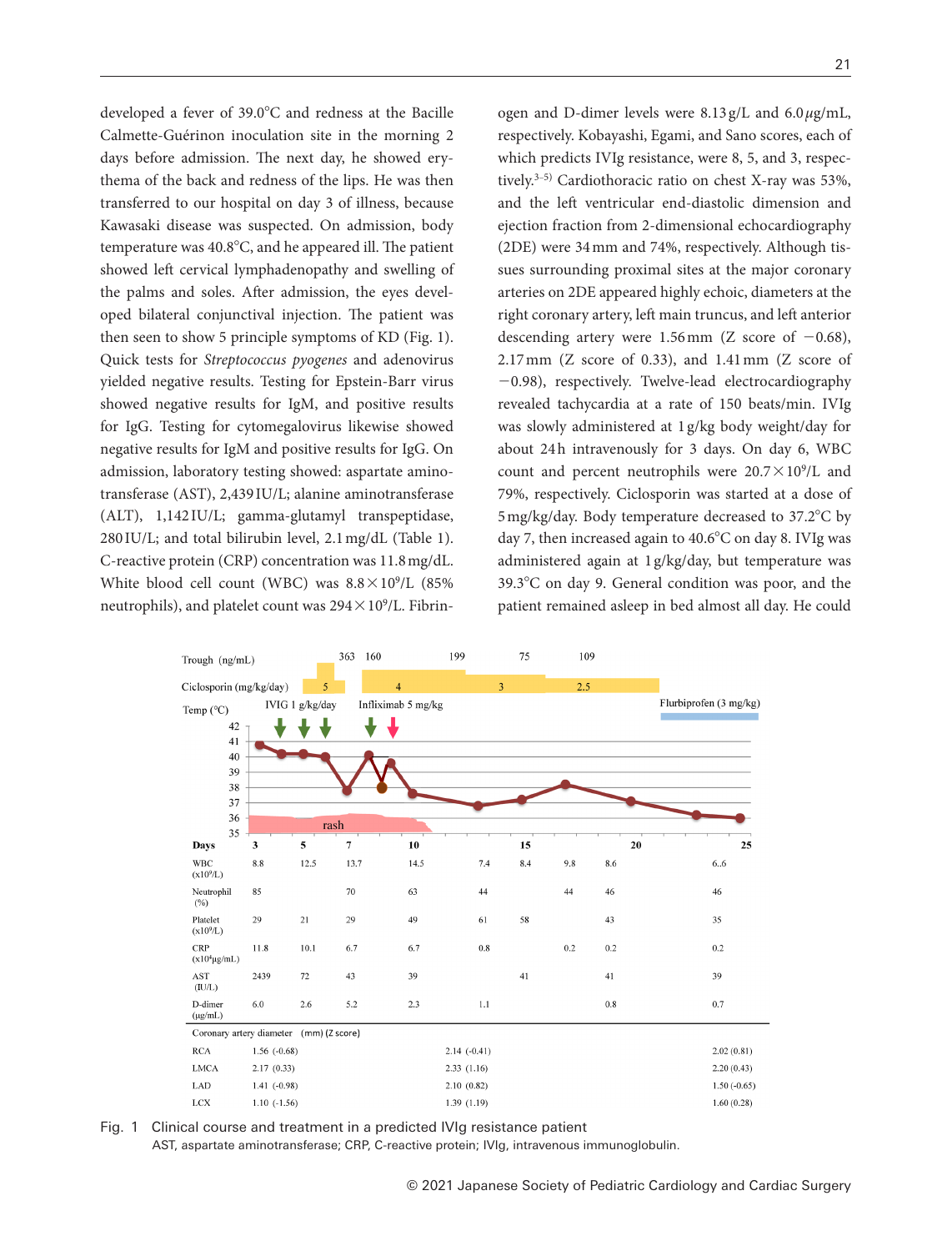| CBC           |                          |
|---------------|--------------------------|
| <b>WBC</b>    | $8.8\times10^9$ /L       |
| Neut          | 84.5%                    |
| <b>RBC</b>    | $4.15 \times 10^{12}$ /L |
| Hb            | $10.5$ g/dL              |
| Ht            | 34.7%                    |
| Plt           | $294\times10^9$ /L       |
| Biochemical   |                          |
| PT            | 85%                      |
| <b>PT-INR</b> | 1.11                     |
| <b>APTT</b>   | 29 sec                   |
| Fbg           | 8.13g/L                  |
| D-dimer       | $6\mu$ g/mL              |
| TP            | $6.5$ g/dL               |
| Alb           | $3.4$ g/dL               |
| <b>BUN</b>    | $11$ mg/dL               |
| Cre           | $0.31$ mg/dL             |
| UA            | $3.4$ mg/dL              |
| Na            | 134 m Eq/L               |
| К             | 4.5 m Eq/L               |
| CI            | 97 mEq/L                 |
| Ca            | $9.2$ mg/dL              |
| <b>AST</b>    | 2,439 IU/L               |
| <b>ALT</b>    | 1,142 IU/L               |
| <b>CK</b>     | 89 IU/L                  |
| T-Bil         | 2.1 mg/dL                |
| <b>CRP</b>    | 11.76 mg/dL              |
| <b>BNP</b>    | 24.5pg/mL                |
| lgG           | 603 mg/dL                |
| lgA           | 77 mg/dL                 |
| lgM           | 77 mg/dL                 |

Table 1 Laboratory data

not speak. Chest computed tomography showed no pulmonary abnormalities. Within 2h of starting administration of intravenous infliximab, fever subsided and his condition improved. Eruptions had entirely resolved by day 10, and condition with bilateral conjunctival injections improved by day 12. No coronary artery lesions were detected on 2DE at any stage. Ciclosporin dose was gradually decreased from day 17, and was stopped on day 23. This combination treatment for severe inflammation with resistance to IVIg proved successful. The patient experienced transient hirsutism as an adverse effect of ciclosporin administration. Although we used ciclosporin and infliximab at the same time, no adverse events involving infections were seen. Aspirin was not used as an anti-inflammatory agent, because of the elevated AST and ALT levels.

#### **Discussion**

We presented the case of a 2-year-old boy with Kawasaki disease refractory to combined IVIg and ciclosporin therapy but responded to infliximab therapy. Both ciclosporin and infliximab have been established

as the second-line therapy for patients with Kawasaki disease refractory to IVIg who are at high risk for the development of coronary arterial aneurysm; however they modulate the different pathways in pathophysiology of Kawasaki disease. Ciclosporin mainly targets the calcium-nuclear factor of activated T-cells (NFAT) in immune cells and inhibits activated T-cells, whereas infliximab inhibits tumor necrosis factor (TNF)-*α* which plays a key role in the development of coronary arterial aneurysm.6)

In our present case, combined IVIg and ciclosporin therapy failed to resolve the clinical manifestations associated with Kawasaki disease. The KAICA trial study demonstrated that the incidence of coronary artery abnormalities was signicantly lower in subjects with combined IVIg and ciclosporin therapy than in control subjects (2). Combination therapy with IVIg and ciclosporin is likely to be an intensified first-line theapy. In that study, however, there were the greater number of relapsed patients with combined IVIg and ciclosporin therapy (27%), and these patients also received additional therapy, including infliximab therapy in 4 subjects. Otherwise, previous reports have shown that 25.0% patients are refractory to infliximab as the second-line therapy for Kawasaki disease.7) Either ciclosporin or infliximab can be chosen as the second-line therapy for Kawasaki disease refractory to IVIg. Ciclosporin therapy can be continued for 3–4 weeks, whereas infliximab therapy can only be used once for each case of acute KD vasculitis and should be performed by day 10 of illness. Ciclosporin is thus better to used than infliximab during the early course of disease in IVIg-resistant KD patients. Early combination therapy with ciclosporin and infliximab for IVIg-resistant cases appears useful. In the first line therapy, combination therapy with IVIg and steroid such as RAISE study is also one method in patients who are suspected as IVIg resistance.<sup>8)</sup> However, it is needed more than 5 days for treatment of the RAISE therapy. Therefore, we didn't use the steroid therapy. The evaluation of the response for the treatment must be done promptly. The other should be chosen as the third-line therapy when the second-line therapy fails. Absolutely, plasmapheresis can be also alternative to these immune modulators. Plasmapheresis started at around 10 days would likely be useful.

In the present case, fever persisted and WBC increased despite decreases in CRP, AST and ALT after the initial